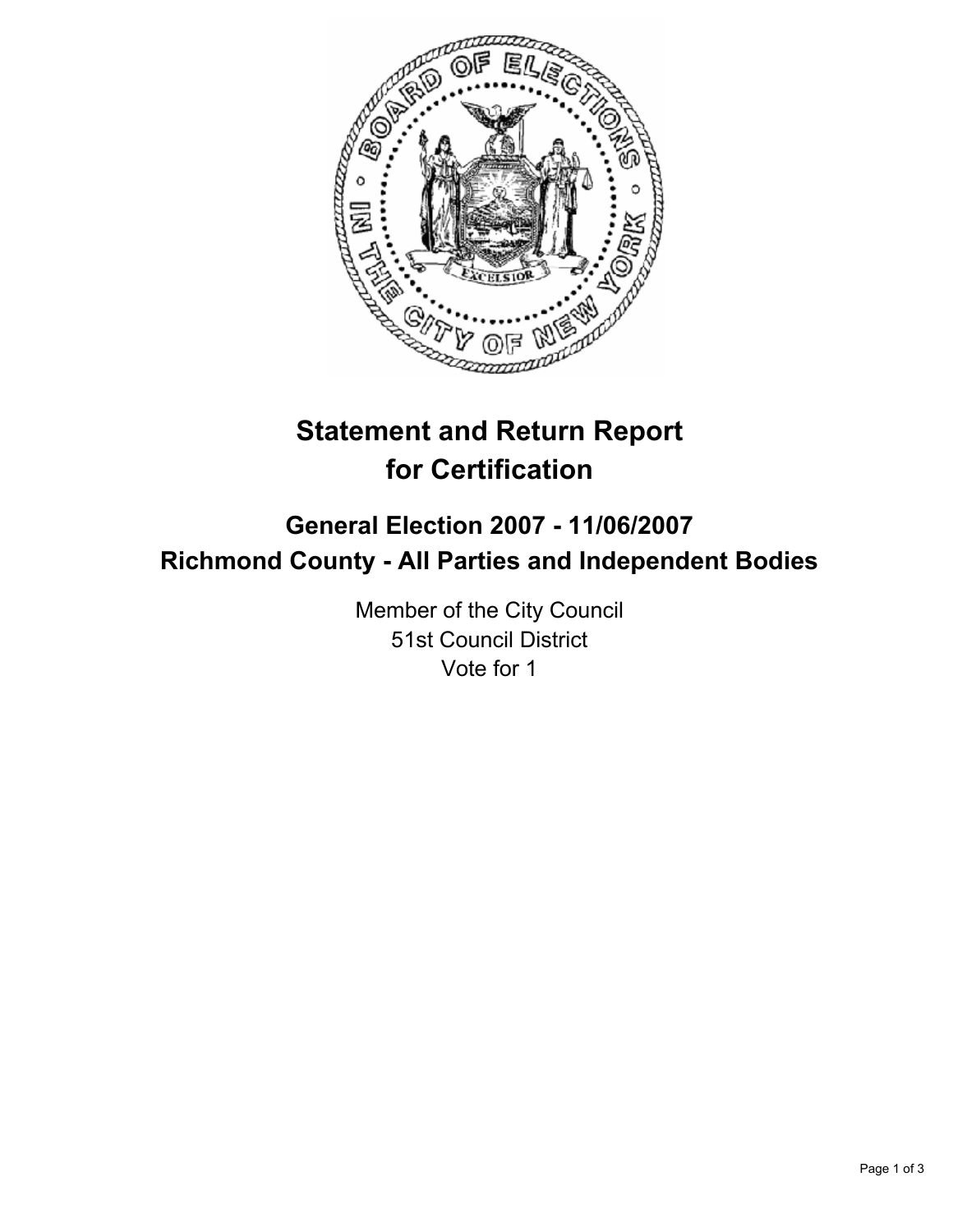

## **Assembly District 60**

| <b>PUBLIC COUNTER</b>            | 1,217 |  |
|----------------------------------|-------|--|
| <b>EMERGENCY</b>                 |       |  |
| ABSENTEE/MILITARY                | 58    |  |
| AFFIDAVIT                        | 9     |  |
| <b>Total Ballots</b>             | 1,284 |  |
| VINCENT M IGNIZIO (REPUBLICAN)   | 661   |  |
| VINCENT M IGNIZIO (INDEPENDENCE) | 68    |  |
| VINCENT M IGNIZIO (CONSERVATIVE) | 188   |  |
| JOE GORMAN (WRITE-IN)            |       |  |
| <b>Total Votes</b>               | 918   |  |
| Unrecorded                       | 366   |  |

## **Assembly District 62**

| <b>PUBLIC COUNTER</b>                | 6,267          |
|--------------------------------------|----------------|
| <b>EMERGENCY</b>                     | 0              |
| ABSENTEE/MILITARY                    | 331            |
| <b>AFFIDAVIT</b>                     | 36             |
| <b>Total Ballots</b>                 | 6,634          |
| VINCENT M IGNIZIO (REPUBLICAN)       | 3,546          |
| VINCENT M IGNIZIO (INDEPENDENCE)     | 472            |
| VINCENT M IGNIZIO (CONSERVATIVE)     | 899            |
| CHRIS WALSH (WRITE-IN)               | 2              |
| <b>JUAN CARLOS PAYERO (WRITE-IN)</b> | $\overline{2}$ |
| <b>JULIENNE VERDI (WRITE-IN)</b>     |                |
| MARK ZINK (WRITE-IN)                 |                |
| STEVEN COLBERT (WRITE-IN)            |                |
| THOMAS M. CALLOW (WRITE-IN)          |                |
| <b>Total Votes</b>                   | 4,925          |
| Unrecorded                           | 1.709          |

### **Assembly District 63**

| PUBLIC COUNTER                   | 1,535 |
|----------------------------------|-------|
| <b>EMERGENCY</b>                 | 0     |
| ABSENTEE/MILITARY                | 97    |
| <b>AFFIDAVIT</b>                 | 6     |
| <b>Total Ballots</b>             | 1,638 |
| VINCENT M IGNIZIO (REPUBLICAN)   | 728   |
| VINCENT M IGNIZIO (INDEPENDENCE) | 120   |
| VINCENT M IGNIZIO (CONSERVATIVE) | 141   |
| <b>Total Votes</b>               | 989   |
| Unrecorded                       | 649   |